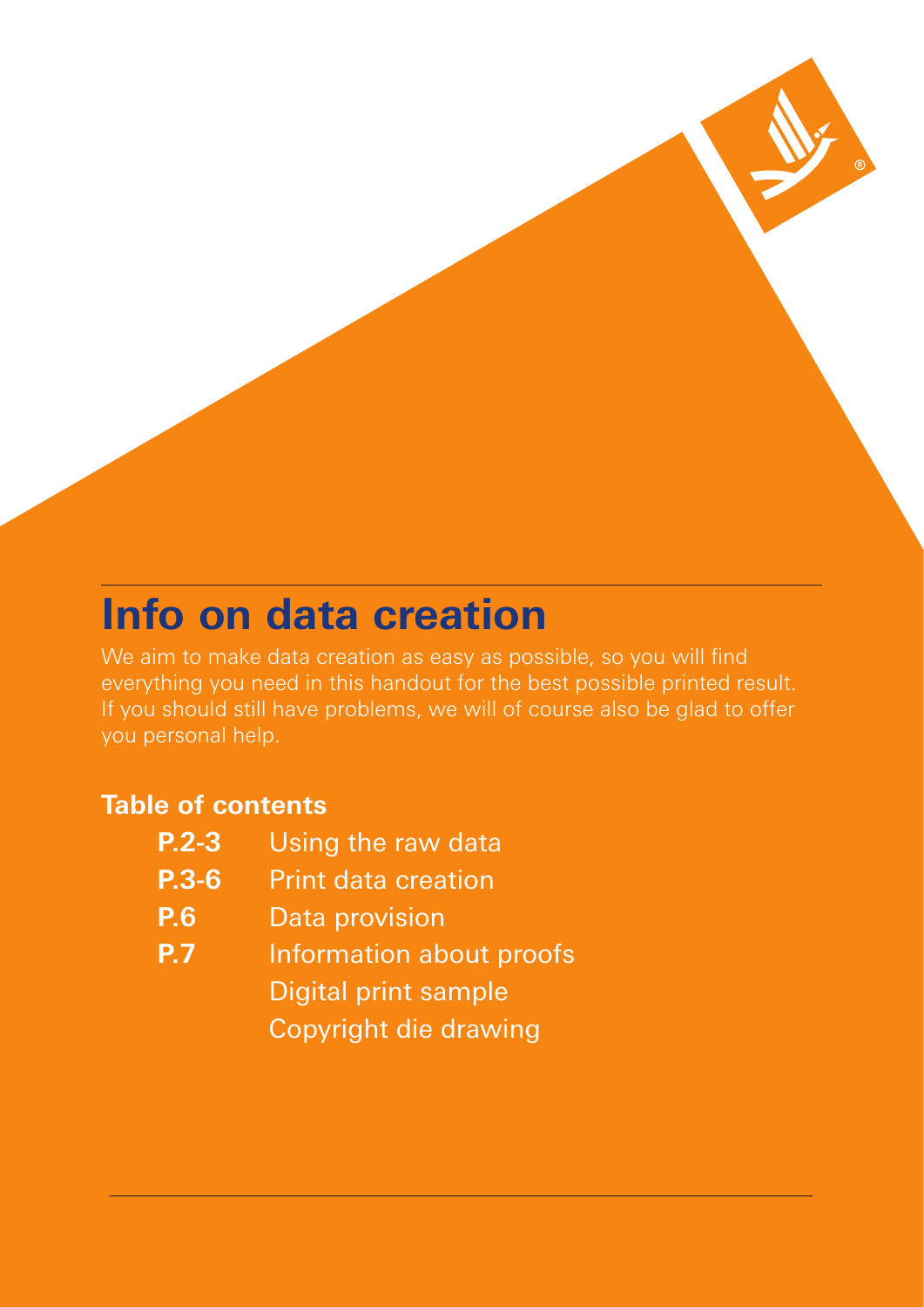## **Using the raw data**

The file name is also the drawing number for your packaging. Please also note that the final file name should include the drawing number. This eliminates problems with data transfer and assignment.

You will receive the data in vector format *(.ai)*. To open and create the data, you will need Adobe Illustrator or a vector-based program.

### **PLEASE NOTE!**

Please ensure that you do not under any circumstances use the template docket that you can see on the right. This document is for information only and is absolutely unsuitable for print data creation.



## **Creating a die drawing**

- **1.** Open the die drawing data in Adobe Illustrator. The drawing will now extend beyond the drawing area. Never scale the drawing, just the drawing area.
- **2.** Set the drawing contour to 1pt and colour it in a special colour with the name "Die". Please make sure that the Overprint Contour attribute is active.



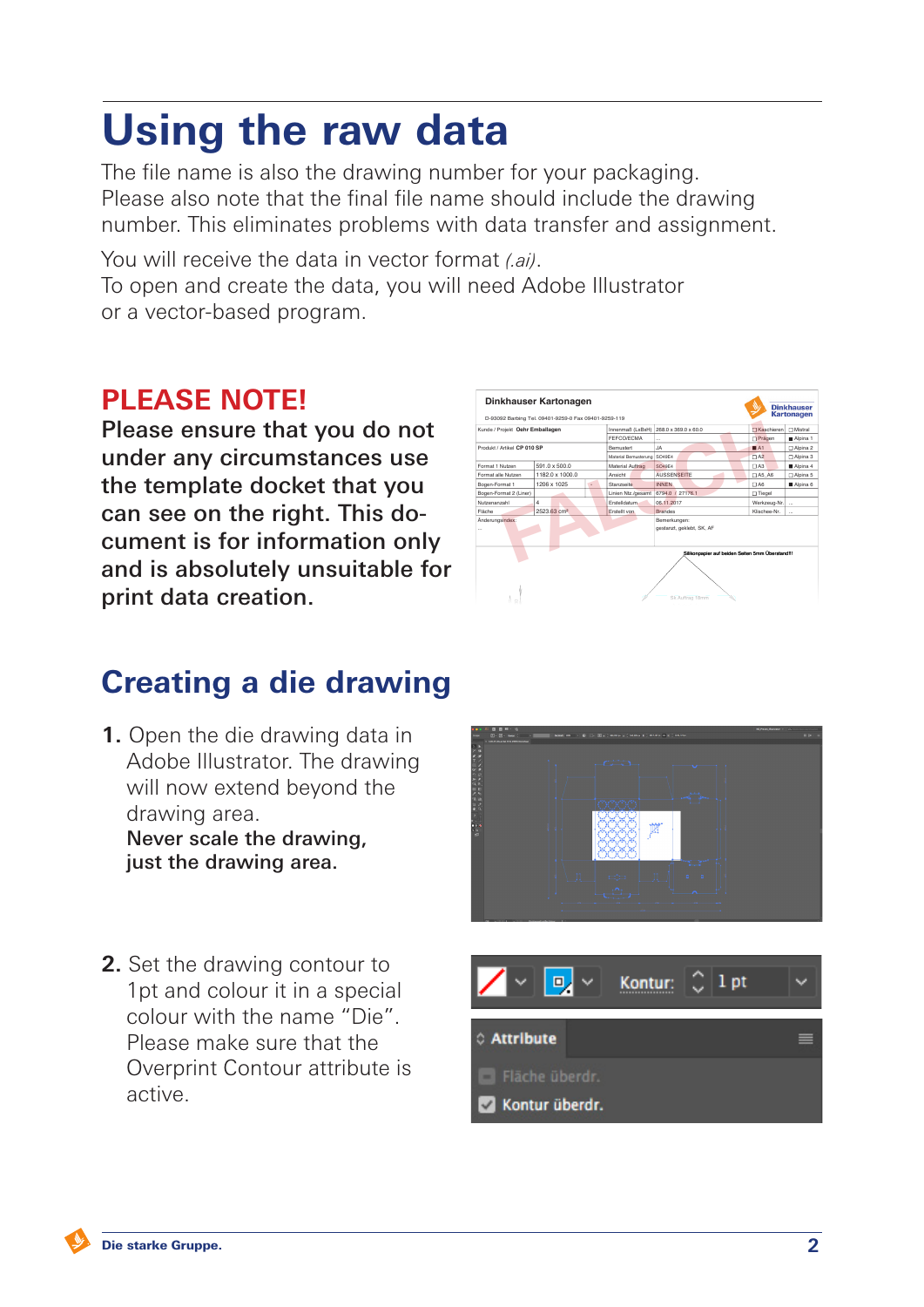- **3.** Adjust the drawing area to fit the drawing to create a 10 mm margin all the way around the drawing *(marked in red)*. The best way to do this is to adjust the drawing area and then to add 20 mm to both height and width.
- **4.** Now rename the level "Die". Please keep this level external to the print image so that it can be hidden.



If you want to create the print data in InDesign, after step two you need to use the clipboard to copy the data to InDesign before continuing with step three.

## **Print data creation**

The following software examples refer to the programs from the Adobe Creative Suite CC. However, the parameters are valid for all the print data that you send to us. This means that you must adhere to the specifications to avoid subsequent printing problems.

### **Explanation of die drawing**

- Please keep hatched areas colour-free.
- For print areas (coloured in orange in the example) which extend beyond the die drawing, we will need an overfill of at least 10 mm.

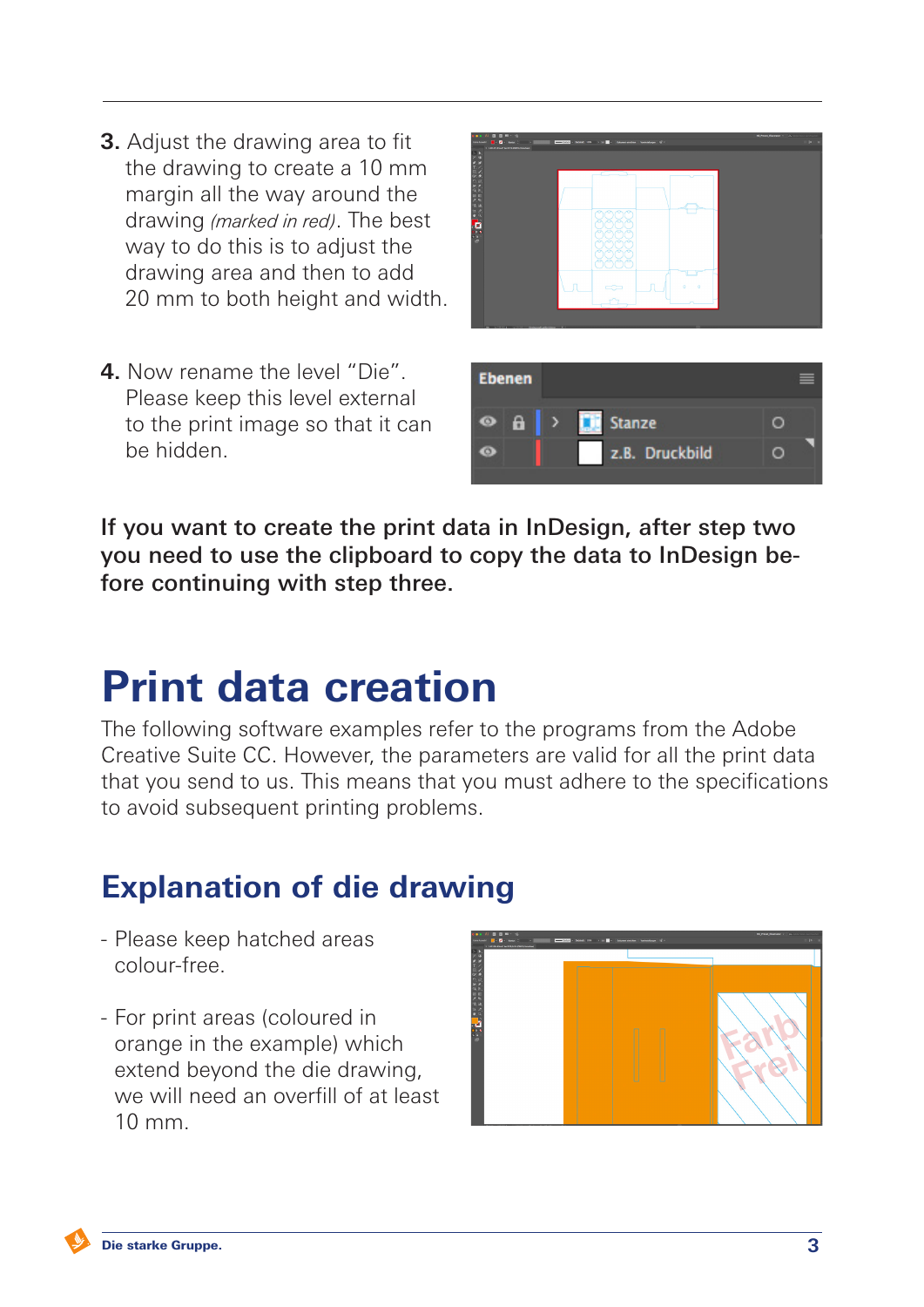## **Colours**

Since we offer various printing processes, in this section you will find everything you need to be aware of concerning the processes::

### **Process printing (4C)**

In the standard offset-printing process, which consists of four colours, each colour or image is composed of these four colours: **C** Cyan **M** Magenta **Y** Yellow **K** Key

- Please create black texts in 100% K and make sure that the Overprint Contour attribute is active.

#### **Special colours**

Set the colours in your program as solid colours, which will then be incorporated into the print data separately from the process colours *(if used)*.

#### **Pantone**

- Pantone **C** = **C**oated papers for offset printing
- Pantone **U** = **U**ncoated papers for flexographic printing

### **HKS**

- HKS **K** = Glossy paper (coated papers) for offset printing
- HKS **N** = Natural paper (uncoated papers) for flexographic printing

Please also see the section entitled "*Important parameters for offset/flexographic printing"*.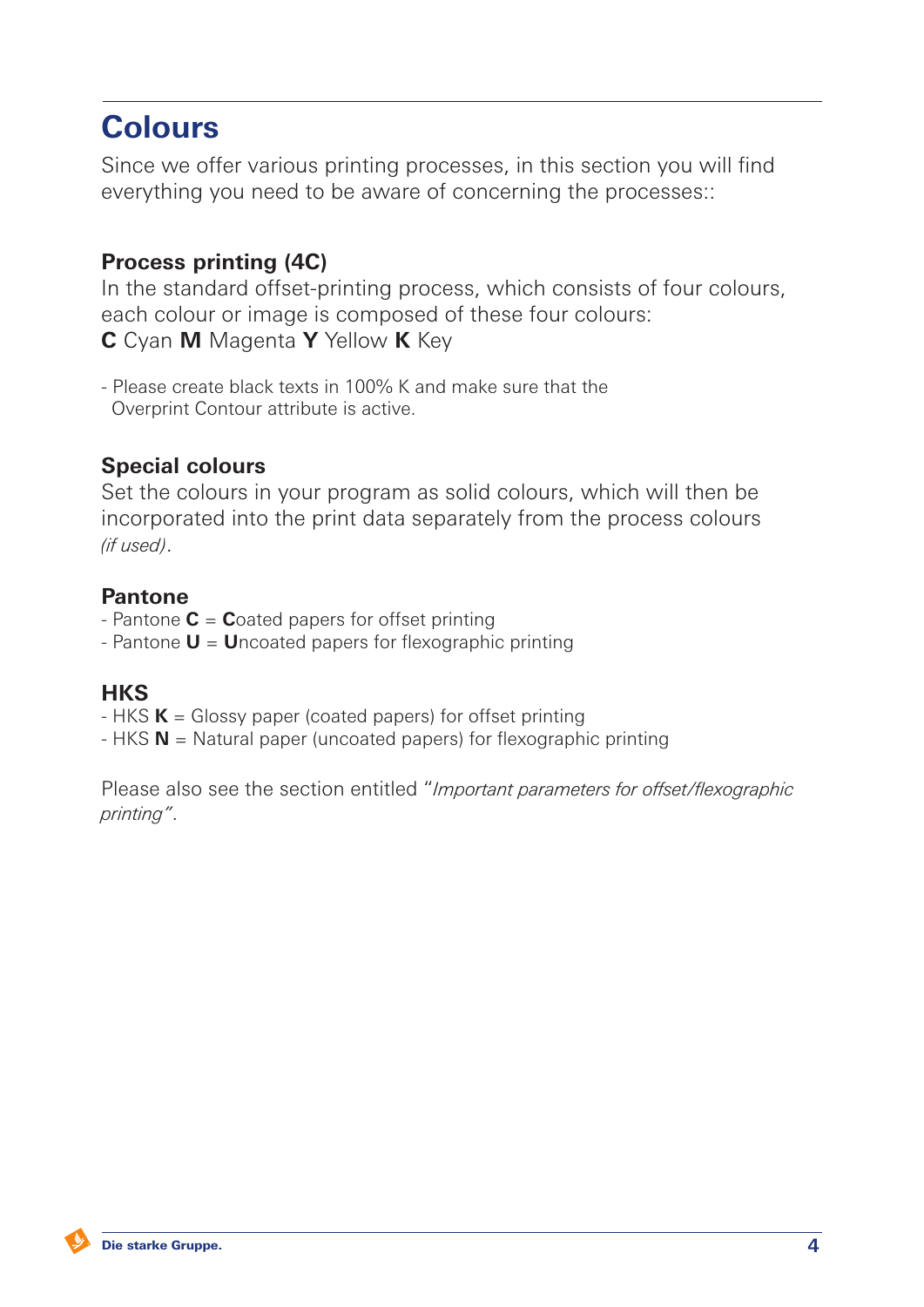## **Partial UV coating**

Do you need prints with a partial UV coating? In the following example, Adobe Illustrator is used to explain the steps you need to take to set this to happen without any problems. For partial UV varnish and Nobelprint please always deliver open print data.

In this example, the bird is to be printed in gloss with the rest of the box in matt with a UV coating.

- **1.** Open the file with print image and die drawing.
- **2.** First of all, create a level with the name *MATT.*
- **3.** Now create a colour field with the special colour *CYAN (100%)* and name this *MATT* also.
- **4.** Now create a field with the special colour *MATT* over the whole drawing + overfill.
- **5.** First of all, create a level with the name *GLOSS*.
- **6.** Now create a colour field with the special colour *MAGENTA (100%)* and rename it *GLOSS*.
- **7.** Now copy the part you need to be in gloss, in our example the bird, to exactly correspond with the *GLOSS* level and finish by colouring this in the special colour *GLOSS*. Make sure that this colour is set with the *Overprint* Area attribute.

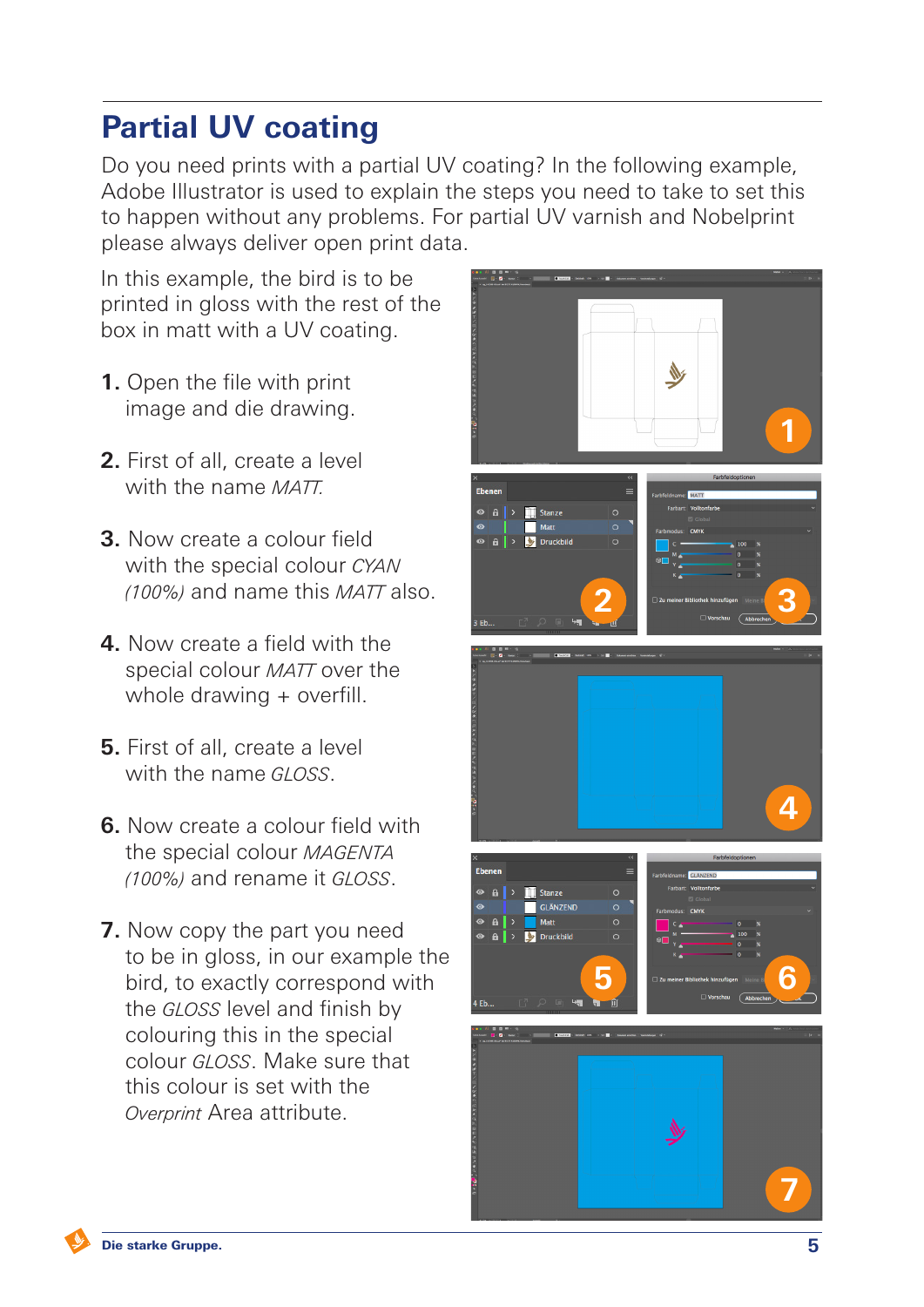### **Important parameters for offset/flexographic printing**

#### **Flexographic printing**

- A maximum of two colours *(not CMYK)*
- No pixel images allowed
- Min. positive line thickness 0.3 mm
- Min. negative line thickness 0.35 mm
- Limited tonal gradations possible
- Identify special colours precisely *(HKS)*

### **Offsetdruck**

- Four colours + max. two special colours
- Images with a minimum resolution of 300 dpi
- Identify special colours precisely (HKS)

## **Data provision**

You are now done with print data creation and only need to send us the data. This can be done in various ways.

## **Formats**

**Ideal format PDF/X3**

### **Open data**

- Illustrator PDF *(.pdf)*
- Illustrator *(.ai)* files must be packaged. . (Fonts/image data/no embeddings)
- InDesign *(.indd)* files must be packaged. (Fonts/image data)
- Photoshop *(.psd)* fonts must be sent separately externally. (Die on its own level) This can give rise to additional costs in the reworking stage.
- QuarkXPress, Corel Draw only with reservations.
- Data from Microsoft Office are not accepted.

### **Ways to transmit the print data**

#### **Data via email**

- You can send us up to 20 MB of data by e-mail.

#### **Daten via Wetransfer**

- If you do not have a Cloud/FDP server or the like to transfer the data, you can send us up to 2 GB of data free of charge via Wetransfer. *www.wetransfer.com*

- Print data in vectors
- EAN code from SC6
- QR Code minimum 30x30 mm
- Min. font size 2 mm (x height)
- Avoid large areas throughout
- Colour application must not exceed 300%
- Only CMYK profiles accepted
- Black texts 100% black